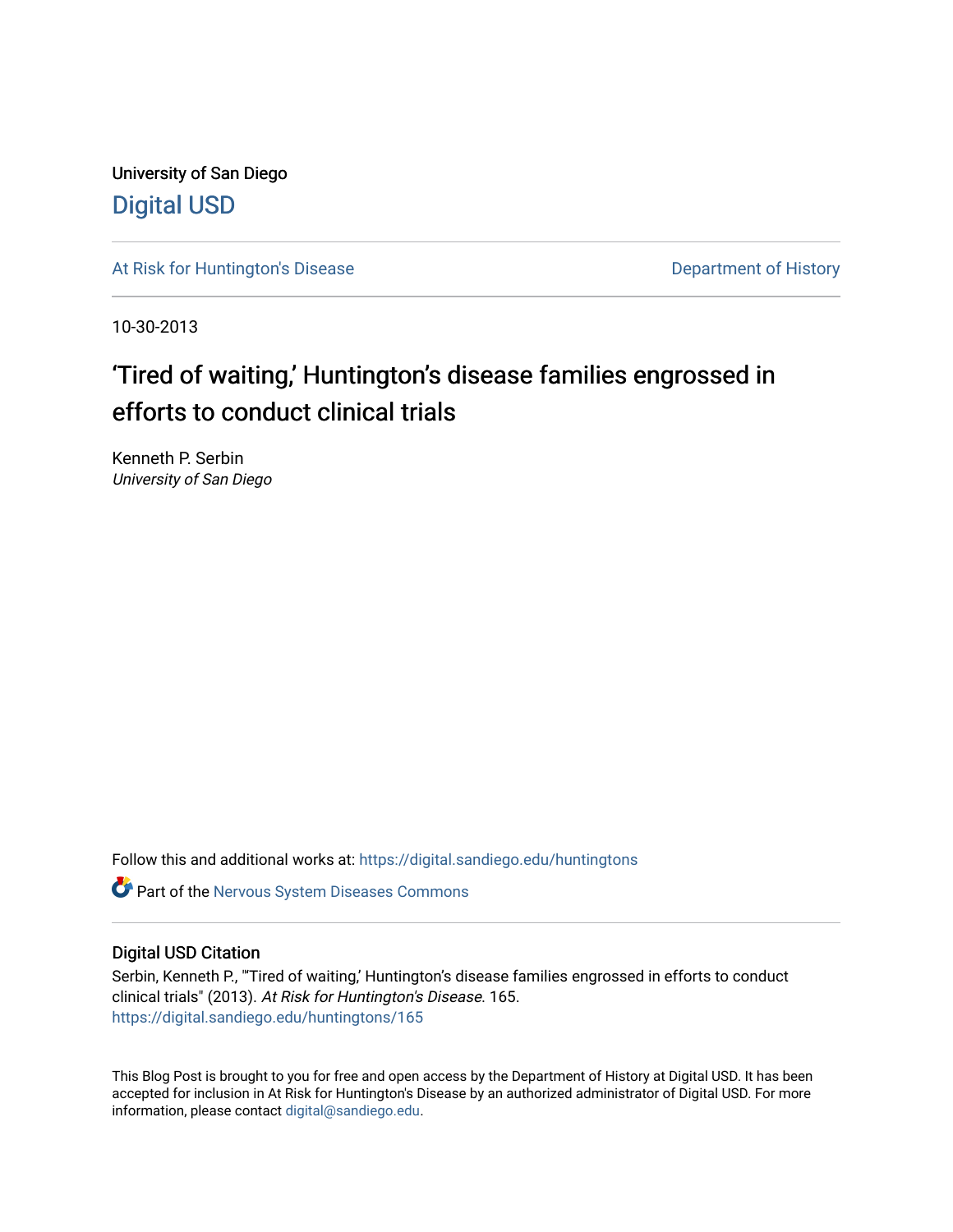# More **[Create Blog](https://www.blogger.com/home#create) [Sign In](https://www.blogger.com/)**

# [At Risk for Huntington's Disease](http://curehd.blogspot.com/)

*HD is a genetically caused brain disorder that causes uncontrollable bodily movements and robs people's ability to walk, talk, eat, and think. The final result is a slow, ugly death. Children of parents with HD have a 50-50 chance of inheriting the disease. There is no cure or treatment.*

# Blog Archive

- $\blacktriangleright$  [2021](http://curehd.blogspot.com/2021/)(12)
- $2020(16)$  $2020(16)$
- $2019(19)$  $2019(19)$
- $\blacktriangleright$  [2018](http://curehd.blogspot.com/2018/) (16)
- $2017(14)$  $2017(14)$
- $2016(13)$  $2016(13)$
- $\blacktriangleright$  [2015](http://curehd.blogspot.com/2015/) (24)
- $\blacktriangleright$  [2014](http://curehd.blogspot.com/2014/) (24)
- $'$  [2013](http://curehd.blogspot.com/2013/) (30)
	- [►](javascript:void(0)) [December](http://curehd.blogspot.com/2013/12/) (3)
	- [►](javascript:void(0)) [November](http://curehd.blogspot.com/2013/11/) (3)
	- [▼](javascript:void(0)) [October](http://curehd.blogspot.com/2013/10/) (3)

'Tired of waiting,' [Huntington's](http://curehd.blogspot.com/2013/10/tired-of-waiting-huntingtons-disease.html) disease families ... The end of fear and [exclusion:](http://curehd.blogspot.com/2013/10/the-end-of-fear-and-exclusion-informing.html) informing my health... Hope, [cutting-edge](http://curehd.blogspot.com/2013/10/hope-cutting-edge-science-and-poignant.html) science, and poignant moments a...

- [►](javascript:void(0)) [September](http://curehd.blogspot.com/2013/09/) (3)
- [►](javascript:void(0)) [August](http://curehd.blogspot.com/2013/08/) (2)
- $\blacktriangleright$  [July](http://curehd.blogspot.com/2013/07/) (1)
- $\blacktriangleright$  [June](http://curehd.blogspot.com/2013/06/) (1)
- $\blacktriangleright$  [May](http://curehd.blogspot.com/2013/05/) (3)
- $\blacktriangleright$  [April](http://curehd.blogspot.com/2013/04/) (4)
- $\blacktriangleright$  [March](http://curehd.blogspot.com/2013/03/) (2)
- $\blacktriangleright$  [February](http://curehd.blogspot.com/2013/02/) (3)
- $\blacktriangleright$  [January](http://curehd.blogspot.com/2013/01/) (2)
- $2012(26)$  $2012(26)$
- $2011(33)$  $2011(33)$
- $2010(26)$  $2010(26)$
- $2009(21)$  $2009(21)$
- $2008(7)$  $2008(7)$
- $2007(7)$  $2007(7)$
- $\blacktriangleright$  [2006](http://curehd.blogspot.com/2006/) (4)
- $\blacktriangleright$  [2005](http://curehd.blogspot.com/2005/) (17)

## About Me **GENE [VERITAS](https://www.blogger.com/profile/10911736205741688185)**

View my [complete](https://www.blogger.com/profile/10911736205741688185) profile

# WEDNESDAY, OCTOBER 30, 2013

# 'Tired of waiting,' Huntington's disease families engrossed in efforts to conduct clinical trials

The atmosphere in the packed San Diego Huntington's disease support group meeting room on the evening of October 28 was both somber and electric with anticipation.

Flanked by loved ones, HD-affected individuals struggled with involuntary movements and a hampered ability to communicate, providing stark evidence of the disease's unrelenting attack on minds and bodies.

For asymptomatic HD gene carriers like me, they represented our future if scientists don't soon find a way to stop the inevitable, devastating symptoms. I always leave these monthly meetings deeply unsettled and unable to sleep soundly.

At the front of the room, a key player in the effort to develop effective treatments, Jody Corey-Bloom, M.D., Ph.D., explained how the local firm [Isis Pharmaceuticals, Inc.](http://www.isispharm.com/index.htm), had successfully run the first ever safety test of its unique type of drug in patients suffering from a neurological disorder, in this case, amytrophic lateral sclerosis (ALS), also known as Lou Gehrig's disease or motor neuron disease. The results were published in the May 2013 issue of the journal *[Lancet Neurology](http://millerlab.wustl.edu/publications/Miller_AntisensePhase1Study_Lancet.pdf)*. Isis is developing an HDgene-silencing drug in partnership with the pharmaceutical giant [Roche.](http://www.roche.com/index.htm)

"I realize you guys are just tired of waiting (for treatments)," Dr. Corey-Bloom told the audience of some 50 people. "But I think Isis is really in a good position right now (to get their HD drug into a clinical trial)…. They've got lots of money, with Roche's kind of support. I think that they're feeling comfortable about the fact that they were able to do this."

None of the ALS trial participants experienced adverse effects from the Isis drug, Dr. Corey-Bloom said.

Although Dr. Corey-Bloom pointed out that the very small dose of the Isis drug, an artificial form of DNA known as an antisense oligonucleotide (ASO), did not affect the ALS symptoms, the evidence from the trial of safety and patients' tolerance for the drug helped paved the way for additional tests to examine efficacy.

It also set the stage for the planned Isis-Roche HD clinical trial, tentatively scheduled to start sometime in the next 18 months. The project has the support of the CHDI Foundation, Inc., the non-profit virtual biotech firm dedicated to finding treatments for HD. [\(Click here](http://curehd.blogspot.com/2013/04/quickening-pace-towards-huntingtons.html) to read more.)

# **Surveying the field**

The San Diego support group had convened to hear Dr. Corey-Bloom's annual HD research update, usually the best attended meeting of the year.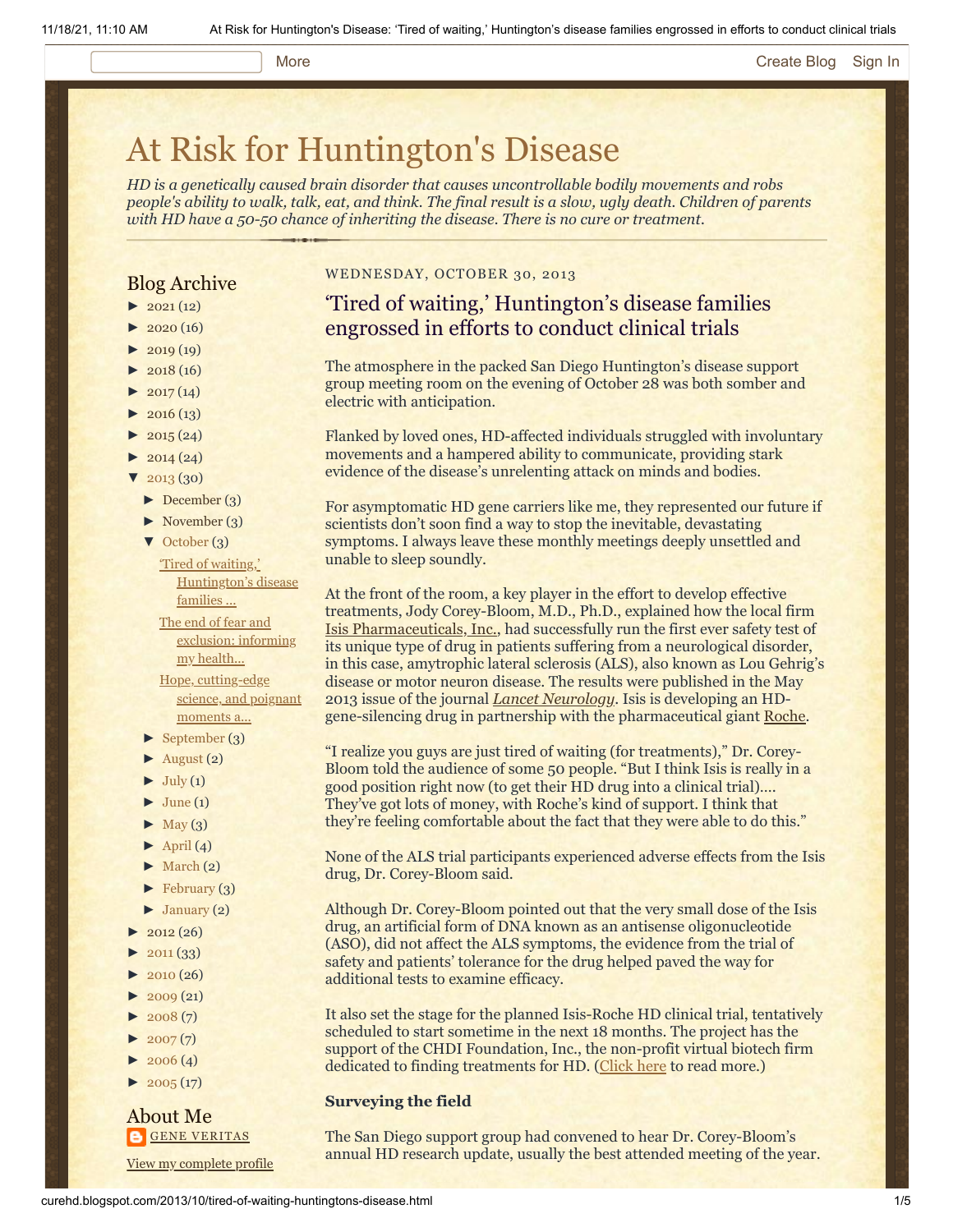11/18/21, 11:10 AM At Risk for Huntington's Disease: 'Tired of waiting,' Huntington's disease families engrossed in efforts to conduct clinical trials

# HD Links

[Huntington's](http://www.hdsa.org/) Disease Society of America [International](http://www.huntington-assoc.com/) Huntington **Association** [Huntington's](http://hddrugworks.org/) Disease Drug **Works** [Huntington's](http://www.hdlighthouse.org/) Disease **Lighthouse Hereditary Disease [Foundation](http://www.hdfoundation.org/)** [Huntington's](http://www.hdac.org/) Disease Advocacy Center Thomas [Cellini Huntington's](http://www.ourtchfoundation.org/) **Foundation** HDSA Orange County (CA) **[Affiliate](http://www.hdsaoc.org/)** HD Free with [PGD!](http://www.hdfreewithpgd.com/) [Stanford](http://www.stanford.edu/group/hopes/) HOPES Earth Source [CoQ10,](http://www.escoq10.com/) Inc.

# HD Blogs and Individuals

Chris Furbee: [Huntingtons](http://www.huntingtonsdance.org/) Dance Angela F.: Surviving [Huntington's?](http://survivinghuntingtons.blogspot.com/) Heather's [Huntington's](http://heatherdugdale.angelfire.com/) Disease Page

The diminutive but tireless neurologist dedicated the first half of her 85 minute presentation to HD research conducted locally, including projects at the unit she directs, the Huntington's Disease Society of America Center of Excellence for Family Services and Research at the University of California, San Diego. These studies have mainly focused on ways to measure the onset and progression of the disease – essential for gauging the efficacy of drugs tested in clinical trials. ([Click here](http://curehd.blogspot.com/2009/07/great-reasons-to-be-guinea-pig.html) for an example.)

In addition, Dr. Corey-Bloom surveyed some of the clinical trials set to begin soon, including a phase II trial for a phosphodiesterase inhibitor (a kind of ["Viagra for the brain"\)](http://curehd.blogspot.com/2012/06/yales-partnership-against-huntingtons.html) planned by [Omeros Corporation.](http://www.prnewswire.com/news-releases/fda-grants-orphan-drug-designation-to-omeros-oms824-for-huntingtons-disease-225778021.html)

Dr. Corey-Bloom also announced that she's seeking funding from the National Institutes of Health (NIH) to conduct a clinical trial in HD patients of an already widely used non-HD drug shown to increase BDNF (brain derived neurotrophic factor), a kind of "fertilizer" for the brain. HD patients have insufficient BDNF, which could cause cell death in the deep structures of the brain where the disease is thought to begin, she explained.

"I stumbled across it mainly because I was just reading some other things," said Dr. Corey-Bloom, who declined to identify the drug until funding is in place and the drug's manufacturer agrees to participate in the research. "I said, 'Ooh! Wow!' It's such a great story. It's been keeping me up at night thinking about it. We *will* get it going. First with animals, then with people."

Her project collaborator is **Beth Thomas, Ph.D.**, of the Scripps Research Institute in San Diego.

You can watch Dr. Corey-Bloom's presentation and the Q & A in the videos below.



**[Advances in Huntington's Disease](https://vimeo.com/78077486?embedded=true&source=video_title&owner=6019843) Treatments: A Presentation by Dr. Jody Corey-Bloom (Part I)**

from **[Gene Veritas](https://vimeo.com/user6019843?embedded=true&source=owner_name&owner=6019843)**

1:24:25

[Advances in Huntington's Disease Treatments: A Presentation by Dr. Jody](http://vimeo.com/78077486) Corey-Bloom (Part I) from [Gene Veritas](http://vimeo.com/user6019843) on [Vimeo](https://vimeo.com/).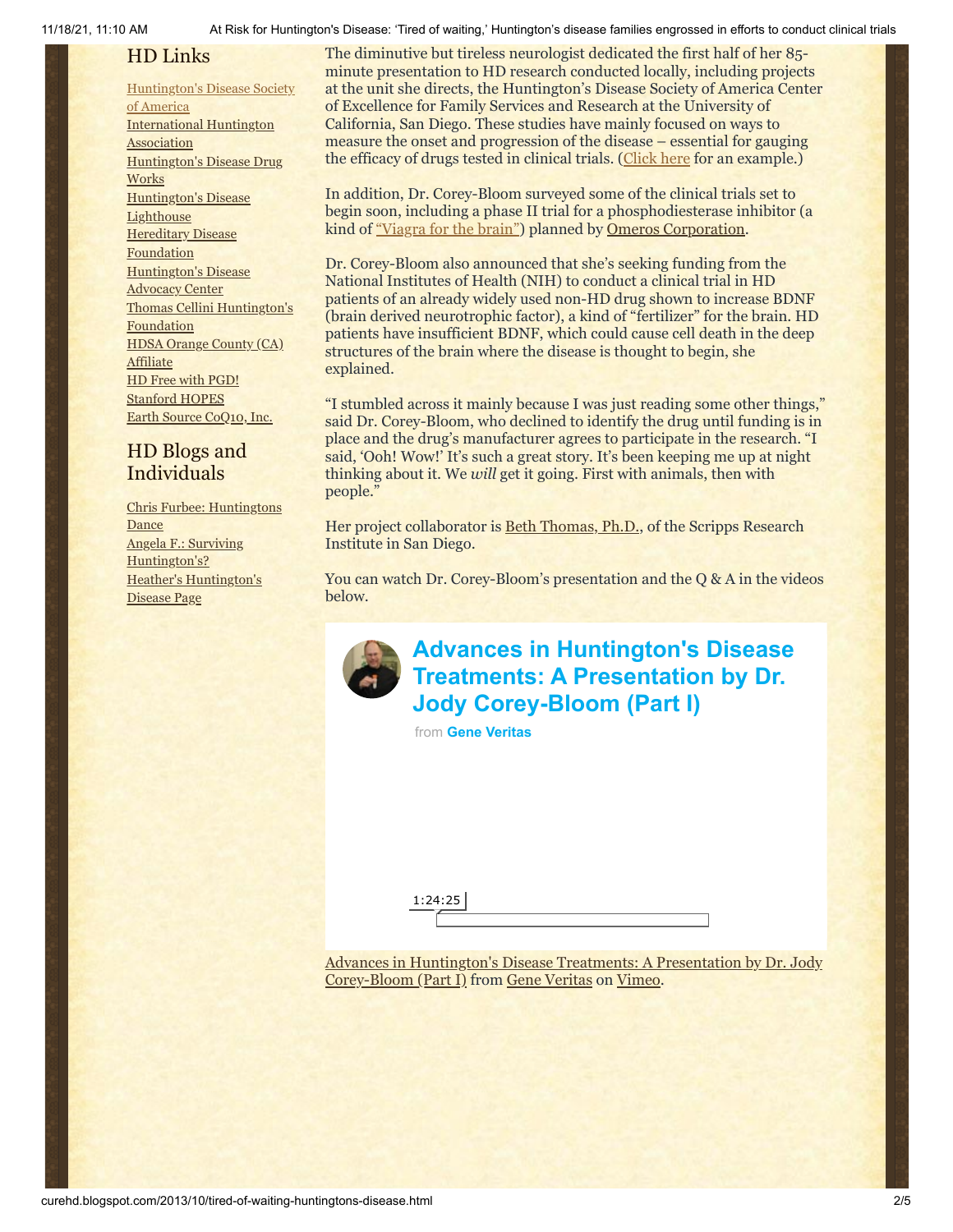

Corey-Bloom (Part II) from [Gene Veritas](http://vimeo.com/user6019843) on [Vimeo](https://vimeo.com/).

### **Comfort and risk versus efficacy**

As potentially one of the best treatments for HD because of its genetic approach, the Isis ASOs for HD commanded the most attention from both Dr. Corey-Bloom and the audience.

As Isis and Roche move ever closer to the long-awaited trial – Isis had first hoped to start a Phase I several years ago – crucial questions of drug delivery and dosage have gained increasing attention.

Dr. Corey-Bloom's observations highlighted a delicate issue: the tensions between patient comfort/risk and drug efficacy.

She identified a key question: will enough of the ASO travel through the cerebral spinal fluid (CSF) from the patient's back, where Isis plans to introduce the drug via a spinal tap, all the way to the brain?

A certain amount of the CSF naturally travels up the spinal column and over the brain, Dr. Corey-Bloom explained, but some of the ASO medication could be lost along the way.

"I think one of the big issues is how to inject," she said. "I actually said the last time I was at Isis that they just need to put in an Ommaya reservoir [and just inject it that way…. We do lots of chemother](http://www.healthline.com/galecontent/ommaya-reservoir)apy for people that have brain cancer or brain infections. We put this little plastic disk into this space at the bottom of the brain [she indicated behind her ear], and then if people need to have anti-fungal medication … or cancer chemotherapies, we inject right into that little bubble, and it goes right into the cerebral spinal fluid."

Dr. Corey-Bloom said that Isis scientists wanted to avoid the extra risk and cost of the Ommaya insertion, which, although done in just about 15 minutes and with minimal sedation, requires an operating room.

"It's so much easier to be doing it through a spinal tap in the back than to be doing 'brain surgery,' which is what they kept calling it," she continued, referring to the fact that the spinal tap doesn't require an operation.

However, she affirmed that opting for the "more involved" Ommaya reservoir could bring better trial results.

"At least we'll know that the medicine is getting in right up there, as opposed to way down here," she said, pointing to her back. "If it doesn't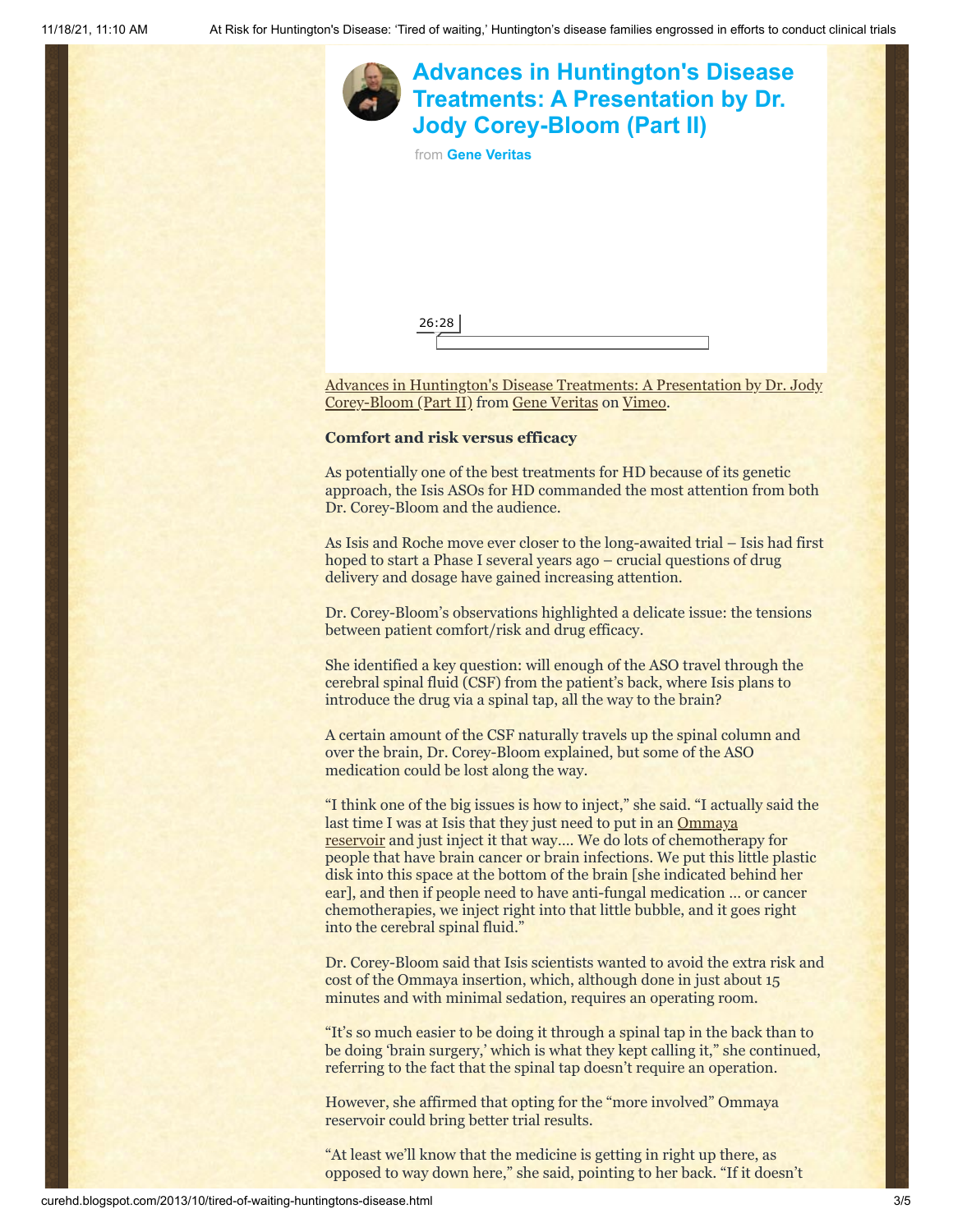11/18/21, 11:10 AM At Risk for Huntington's Disease: 'Tired of waiting,' Huntington's disease families engrossed in efforts to conduct clinical trials

work, or if it doesn't work as well as it should, we'll be kind of wondering if maybe should have put it in a lot closer to where we need it to go."

### **Proactive families**

The support group/physician connection underscores the critical role of proactive patient and family participation in research and clinical trials.

The audience always follows up with questions that focus on the heart of the matter: when and how clinical trials and treatments will bring the promise of ameliorating HD.

Referring to Dr. Corey-Bloom's discussion of the critical use of MRI scans in HD research, one group member asked whether a similar magnetic force or some electronic structure could be used to "drive" the Isis ASO drug up to the brain.

That's "really kind of clever," she responded, noting that she would present the idea to Isis when she meets with company researchers on November 20 to discuss the clinical trial program, including the option of the Ommaya reservoir. Her job, she said, is to bring home the clinical reality of HD to scientists who spend most of their time in the lab.

### **Future benefits**

Dr. Corey-Bloom also will urge Isis to go beyond the standard safety and tolerability measures of a Phase I trial to consider measuring efficacy, too, she added. "They're going to want to do a Phase I trial that is only safety and tolerability…. I think that misses your opportunity to do exploratory efficacy measures."

The Food and Drug Administration permits this type of exploratory work in Phase I, she noted.

Isis and Roche could not draw official conclusions from such exploratory data, she said, but it could give the scientists "some idea of what to use" in the potential Phases II and III of the trial and beyond.

Looking to the future could help broaden the application of the drug to people in different stages of HD – including presymptomatic gene carriers like me for whom an effective treatment would prevent onset and ultimately make HD a thing of the past.

| Posted by Gene Veritas at 9:50 PM M M B E H M                                                                                                                |
|--------------------------------------------------------------------------------------------------------------------------------------------------------------|
| Labels: ALS, antisense oligonucleotide, BDNF, CHDI, clinical trials, CSF, gene<br>carrier, Huntington's disease, Isis, Jody Corey-Bloom, neurologist, Ommaya |
| reservoir, risk, Roche, support group, symptoms, treatments                                                                                                  |

### 1 comment:

# **Anonymous said...**

Why did the author leave out references to other promising clinical drug candidates for treatment of HD? The FDA, for example, just granted "Orphan Drug" status to OMS-824, a PDE-10 inhibitor that will soon undergo Phase II trials in patients (by YE 2013). Here is the story:

http://investor.omeros.com/phoenix.zhtml?c=219263&p=irolnewsArticle\_Print&ID=1859632&highlight=

12:32 PM, [November](http://curehd.blogspot.com/2013/10/tired-of-waiting-huntingtons-disease.html?showComment=1383597166015#c5521859715693900295) 04, 2013

Post a [Comment](https://www.blogger.com/comment.g?blogID=10081281&postID=5470080928347710925&isPopup=true)